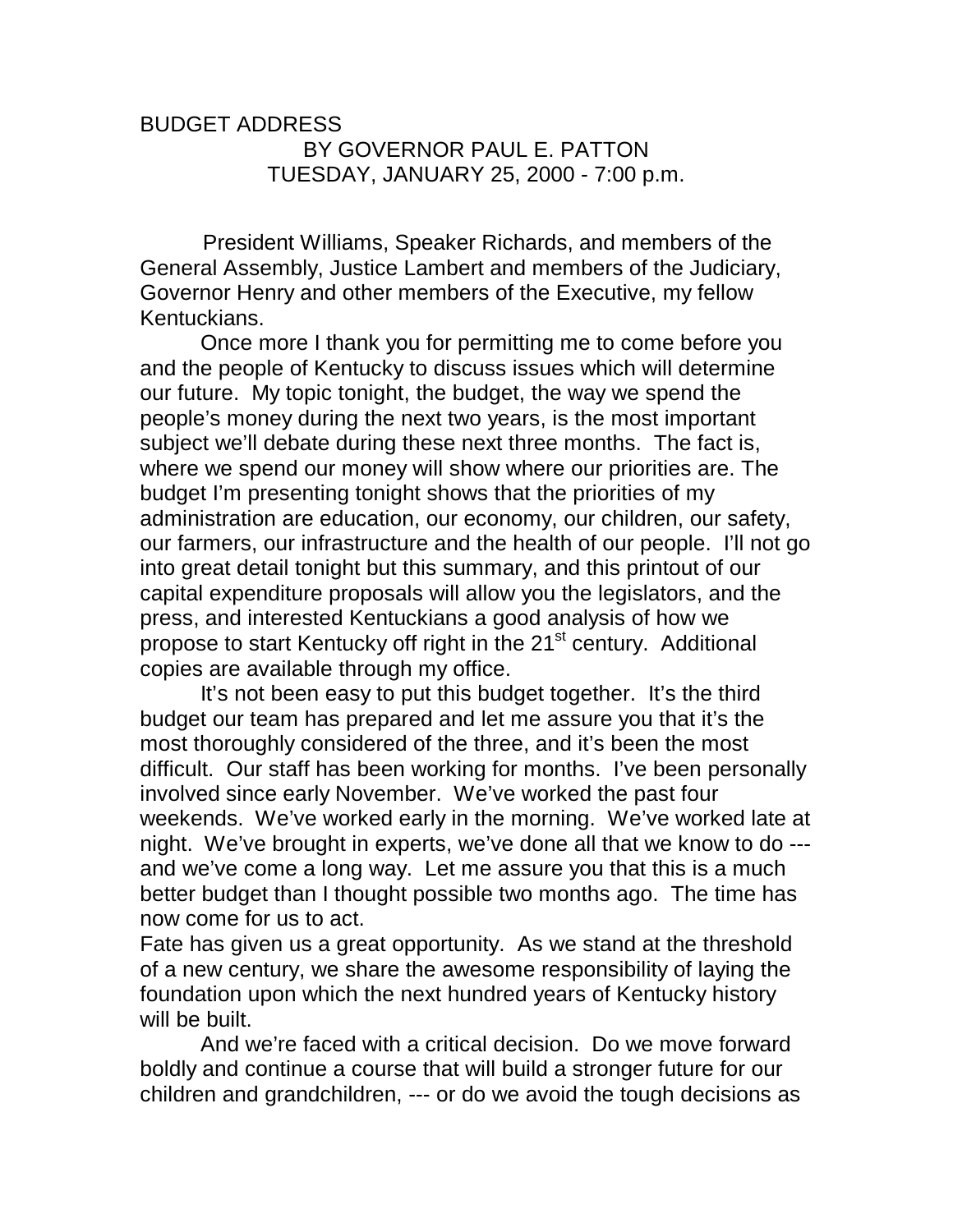we've done so often in the past, and take the easy course. --- Should that be the path we follow, we will only fall further behind as the rest of the nation aggressively pursues the benefits of a new economy.

 I've made *my* decision. I intend to forge ahead. The time has come for the people of Kentucky to make *their* decision through you. Tonight I'll lay out a plan that sets a bold course for the future. It will then be your responsibility to analyze our proposals, to consider carefully each of our recommendations and to do what's best for Kentucky. Should you not agree with our proposed course of action, offer a valid alternative. --- It's not responsible to just be against. Leaders have to produce results. Those who don't have responsibility can criticize. Those who have responsibility must lead. I would ask that you give just as thorough consideration to this entire package as we have --- before you decide its validity.

 What you'll decide is not the future of the people in this room. It's the future of our children. ---

 This is the third time we've had the opportunity to work together to prepare a budget.

 Four years ago I led a new team as we faced the daunting task of putting together an administration, presenting an action agenda, and preparing a budget.

 Faced with structural imbalances caused by tax cuts which had not been accompanied by corresponding reductions in spending, we presented you a very austere budget while we went about the business of improving the administration of state government. Our Empower Kentucky program has improved the efficiency of state government by over 300 million dollars that we can document, and has at the same time, improved services to our people in many ways. As we learned the job and got the state's financial house in order, we began to address some of the serious problems facing the Commonwealth and we asked you to meet in extraordinary session three times during that first biennium.

 As we approached the second biennium of our first term, we were fully prepared to move this state ahead. --- The '98 regular session of the Kentucky General Assembly was, in my opinion, and in the opinion of many students of state government, the most productive session in the past 20 years, excepting only the '90 session when the Kentucky Education Reform Act was adopted. --- Working together, we made a difference!!!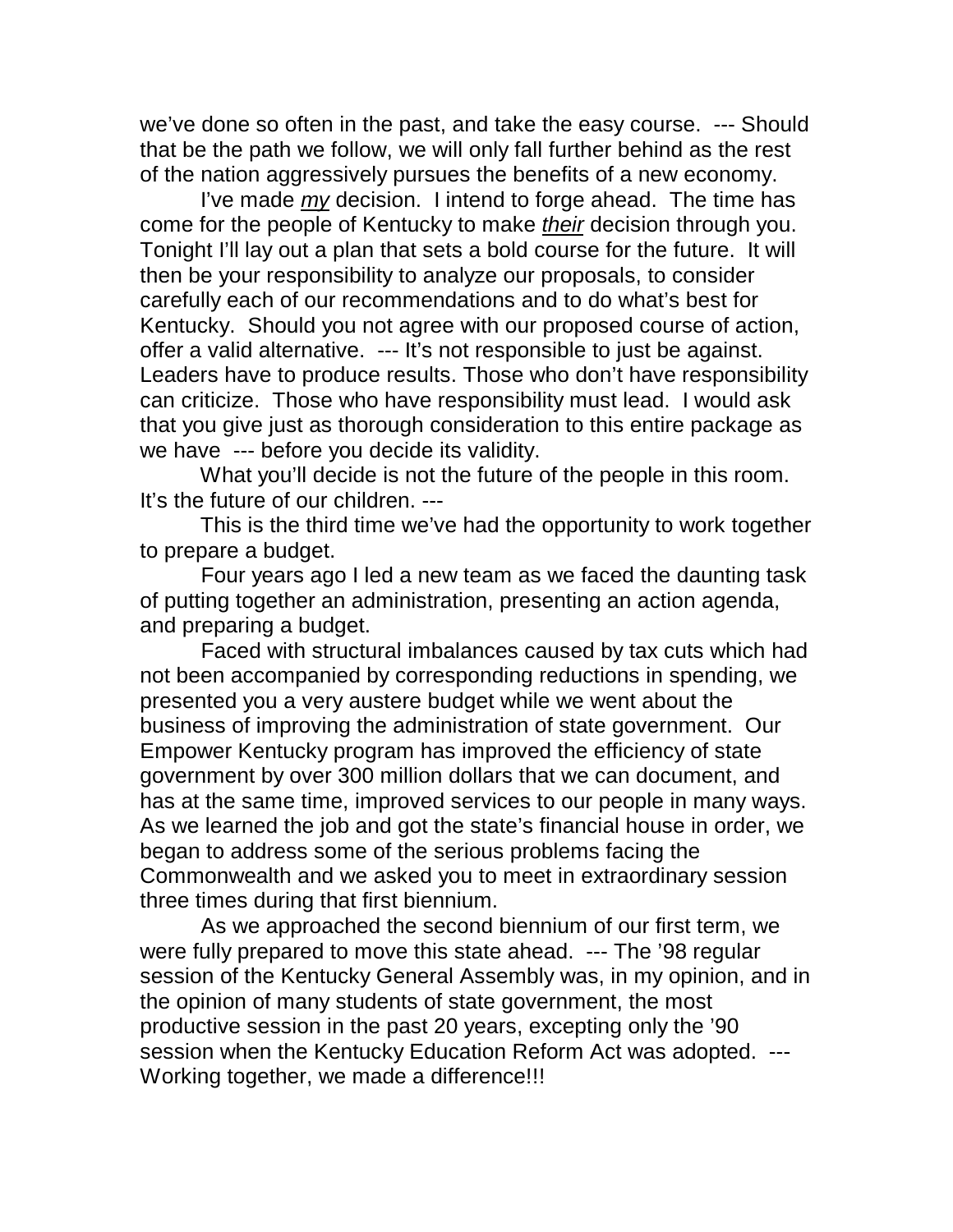Working together as well as any governor and General Assembly has ever worked, we made improvements in the structure of KERA. We lived up to our commitments to postsecondary education. We implemented a model juvenile justice program --- and funded it. We enacted a comprehensive reform of our criminal justice system and six significant environmental initiatives. --- And we invested in the future, the infrastructure of our society; water, sewer, school buildings, college classrooms, community parks, roads, tourist attractions, golf courses, community centers and a host of other projects to make our communities more livable, and the future of our children more bright.

 Yes, we had a good session in '98. Good for the people of Kentucky and good for us. Almost all of us were re-elected, some with little or no opposition. I'd never done that before and I like it!!! Once more we've proven that good government makes good politics. The people of Kentucky saw what we'd done and they liked it. They expect us to work together. They distain partisan bickering. We all lose when we do it. The people are a lot smarter than they're sometimes given credit for. They understand cooperation and they understand investment, and they appreciate both. They like to see their tax money being reinvested in their community, too. And I enjoyed going around Kentucky and sharing their joy. I think you did too.

 Yes, '98 was a good session, and the past two years have seen Kentucky move ahead --- and people are taking note.

 Everywhere I go in national education circles, Kentucky's the talk of the town. Whether it's KERA, and our leading edge classroom technology, or our commitment to postsecondary education with programs like Bucks for Brains and the Metropolitan College, which, by the way, was selected as the number one innovation in workforce development last year!!!

 The programs of excellence at our comprehensive universities and the tremendous progress being made by our community and technical colleges are being recognized by those who understand what it takes to create a modern educational system that will serve the needs of a  $21<sup>st</sup>$  century society. Yes, whatever the topic, Kentucky's right there at the top of the chart. --- It makes me proud to be the Governor of Kentucky.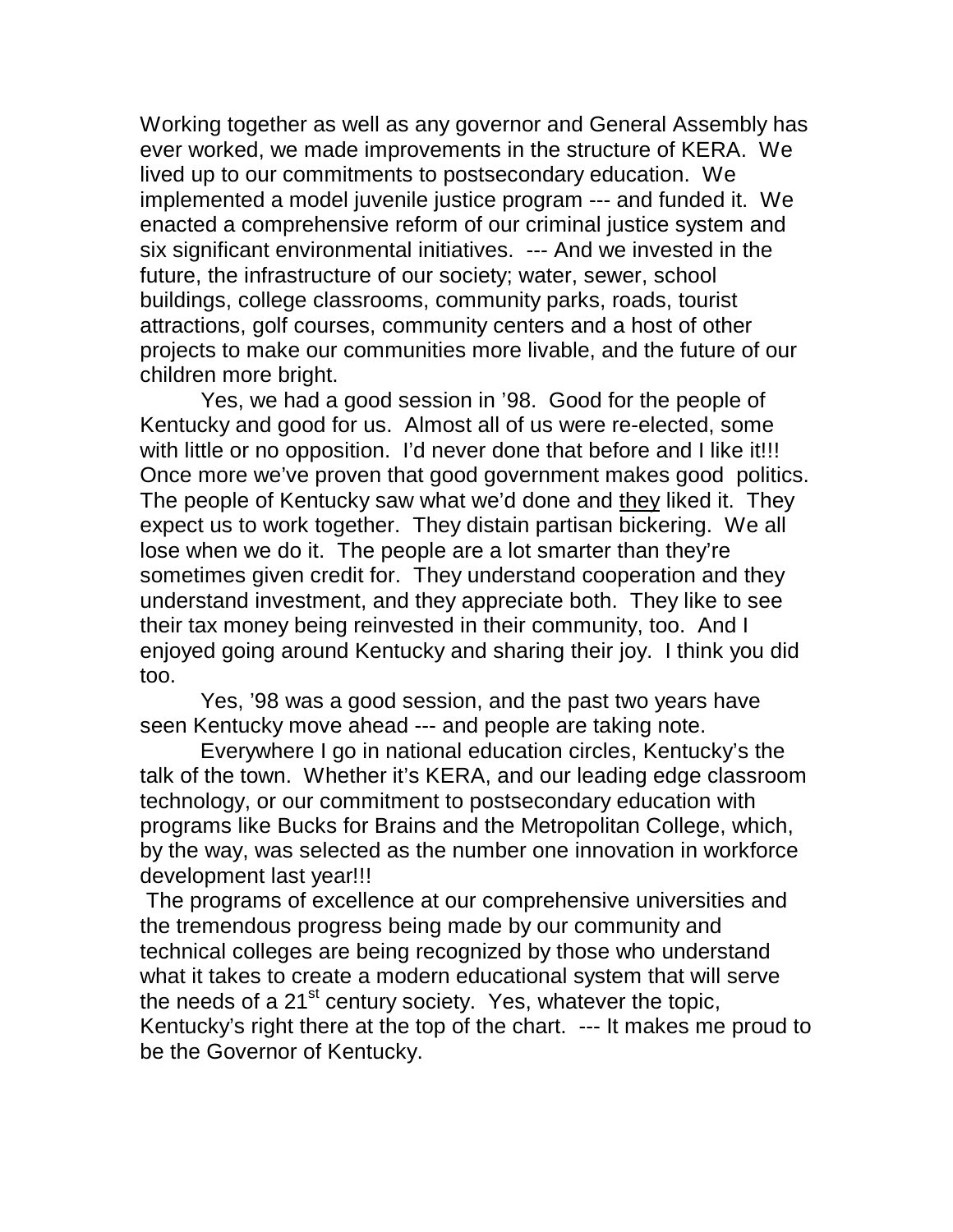But I'm proud to be Governor of Kentucky for many different reasons because we're receiving national attention in more than just education.

 Judi's leadership on women's issues like spouse abuse or child sexual abuse, our Empower Kentucky initiative, the growth of our economy, our Virtual High School; all things we can be proud of. Kentucky's on the move and it's our job to keep it going that way!!!!

 And that's the challenge we face; as a people, and as policymakers responsible for the future of 3.9 million people. And it all starts with the budget.

 I've realized for a year that the unusual circumstances that we faced two years ago wouldn't greet us as we opened this session. I've tried to let you and the people of Kentucky know that it wasn't going to be that easy to move to the next level of achievement. I've let you know, not to prepare you and the people to slow down, but rather to prepare you for the tougher road ahead.

 I've already faced it. --- I've realized what we have to do to live up to our commitments; --- our commitment to postsecondary education, --- our commitment to better roads, --- our commitment to keep Kentucky safe from crime, --- our commitment to grow our economy, --- our commitment to make Kentucky better!!! I've also realized what it's going to take to live up to our responsibilities; --- our responsibilities to our very distressed farmers, --- our very young children, our very sick people. I realize that we're going to have to work even harder to move Kentucky towards the knowledge-based economy of the future and I realize that we have to start with the budget.

As to our society in general, we're making progress, but we continue to lag the nation in too many major indicators of quality of life including per capita income, health statistics and educational attainment. To make progress, we simply must invest in the vital components of a modern society.

 Tomorrow, I'll lay out the details of a Tax Fairness and Equity Plan that will bring fairness to the individual's tax burden and equity to a number of areas of business taxation. It will also position Kentucky for the future by creating a more progressive tax system that will grow at a healthy rate with the new economy. It will allow us to pay for the things we need to keep our communities safe. It will allow us to provide basic social services and improve our infrastructure, like roads and water and community facilities, and it will allow us to pay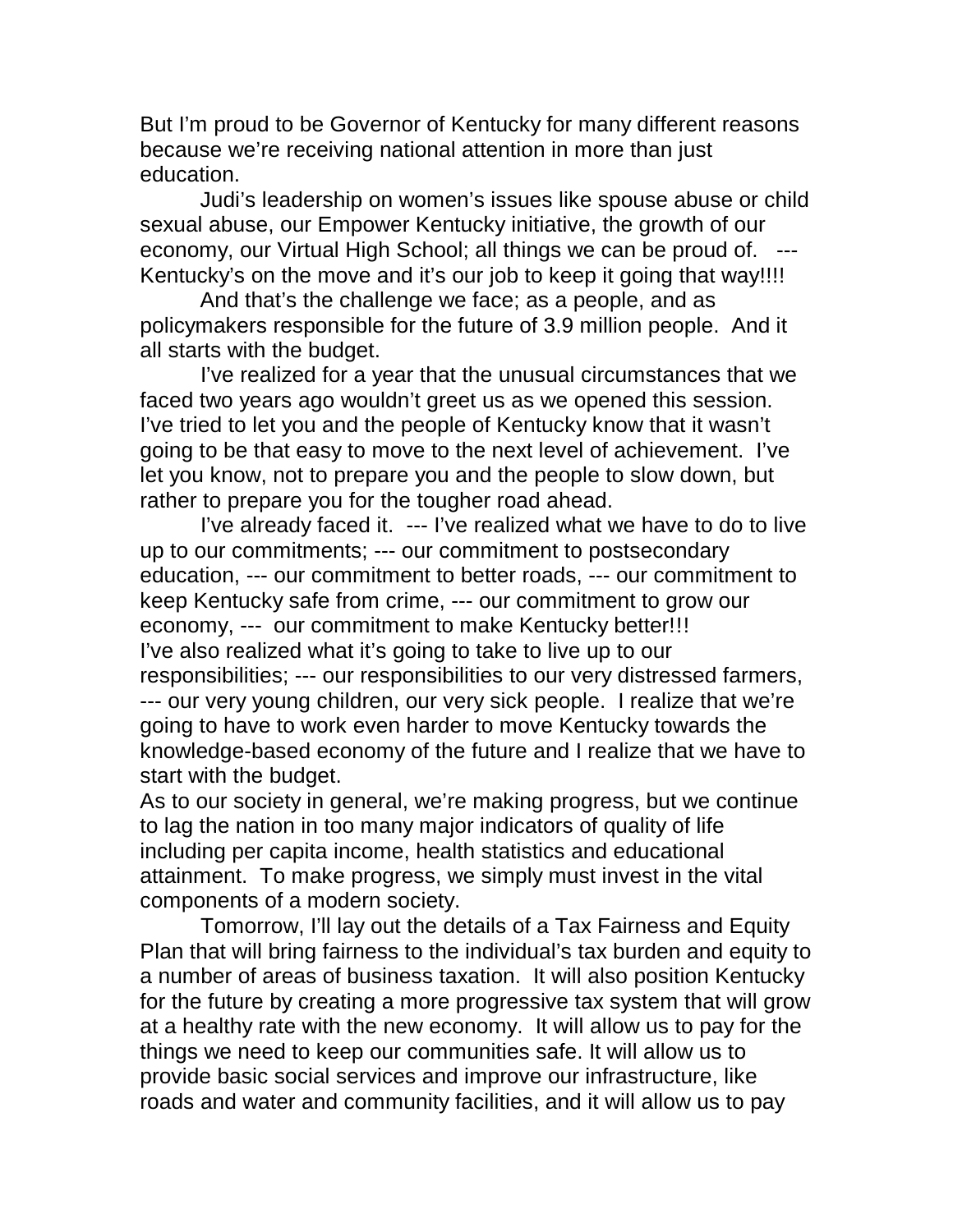for our education establishment, the most important responsibility of state government.

 The foundation of our educational system is our common schools. That's why our proposed budget increases spending for them by 211 million dollars over the biennium in recurring commitments plus 92 million dollars for new school construction. These initiatives include increasing our minority recruitment program, a middle school demonstration network, and more funding for our gifted and talented program. Our budget includes over 23 million dollars to help our teachers improve their ability to meet the everincreasing demands of the modern classroom, the most technologically advanced classrooms in the nation. --- Let me repeat that statement one more time. --- This little state of Kentucky, our state, our children, have the most technologically advanced classrooms in the nation!!! Think of that.

It makes me proud. And it should make you proud too, because it was your actions two years ago that made it happen, that extra 88.5 million dollars that you approved in our surplus expenditure plan has made the difference, and has given our kids an edge over all the other children in the nation. --- But that advantage won't last long. We have to keep moving, because this world's changing faster than ever before.

 Your actions two years ago not only provided 109 million dollars for new school construction but it also promised 92 million more dollars for this biennium. That was a unique policy decision for us, and a good one. Our proposal this year funds that promise, and recommends that we promise another 100 million dollars for the next biennium. Let's not only have the best trained teachers in the nation and the most technologically advance classrooms in the nation, let's have the safest, most efficient, most modern schools in the nation!!! Let's show our pride in our state, our community, our children by having as a goal, the best common school system in America!!!

 And we haven't forgotten our Area Technical schools, the schools that prepare our high school students for the world of work. For those operated by local school districts, we provide equity, --- 7.7 million dollars in fact, to move toward fully reimbursing them at the same rate it costs the state to provide the same instruction in the state-operated schools. And for those districts using state-operated schools, we're removing any impediment to the participation of all students in a career-oriented curriculum. We're including 5.7 million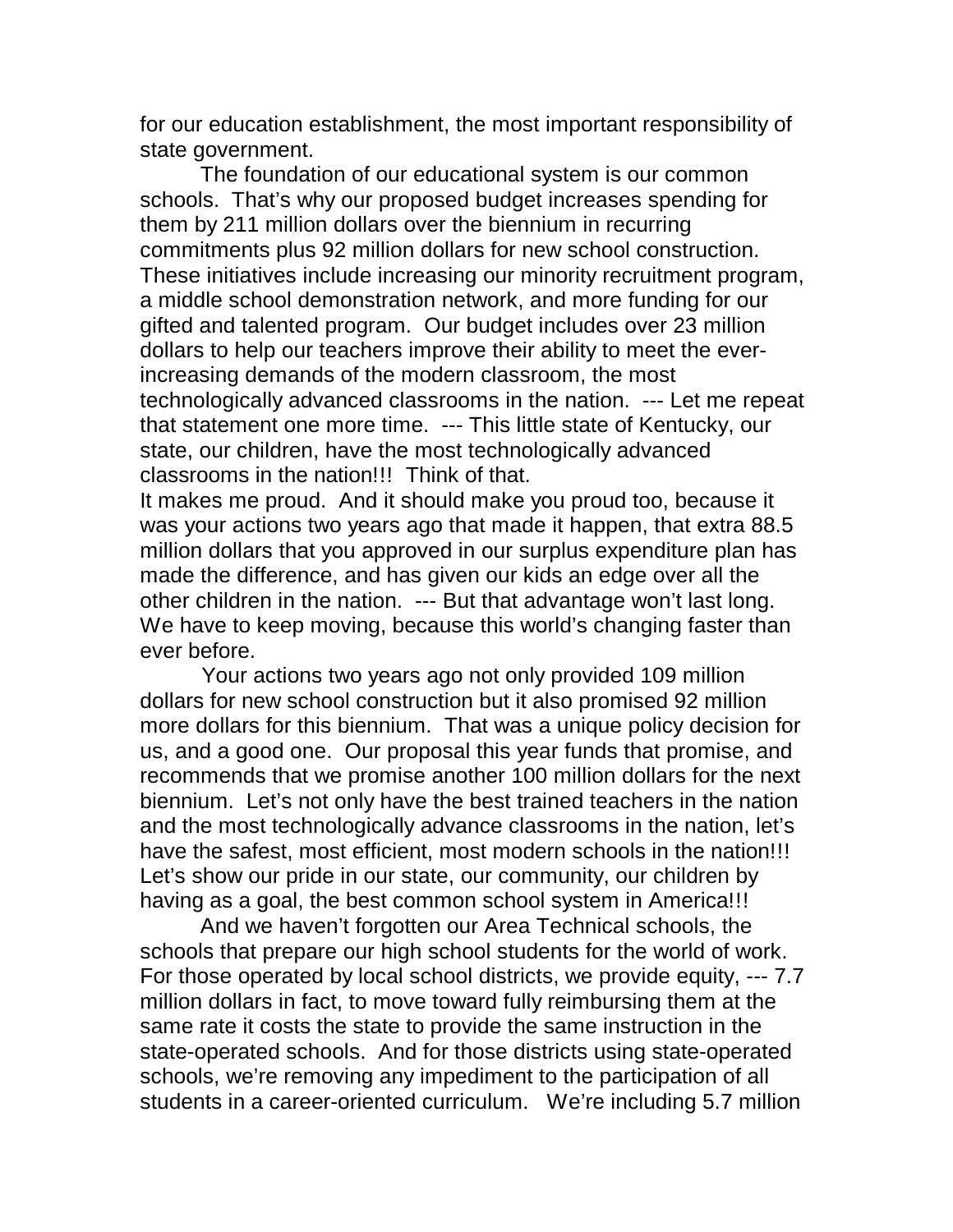dollars so these districts won't lose money when their students decide to learn a trade or a skill. --- We've included 3 million dollars for new equipment. And 2 million more dollars for new computer technology. All this, preparing our high school students to be more productive workers for our businesses.

 Our budget lives up to our commitment to our colleges and universities by fully funding the recommendations of the Council on Postsecondary Education, the largest dollar increase in funding in the system's history!!!

Not only do we fund the needs of our research universities, we provide a biennial increase of 48 million dollars so our comprehensive universities can better serve our people in all areas of the Commonwealth. Our community and technical colleges also receive the largest biennial increase in history, 32 million dollars. --- We've truly put our money where our mouth is. And it's working. House Bill 1 has worked better than I could have ever imagined. If we'll stay the course, we will not fail!!!

 As KERA has become the symbol of excellence in our common schools, as House Bill 1 has become the symbol of our commitment to postsecondary education, let us make Senate Bill 1 our battle cry for adult education. President Williams, I appreciate your leadership on this issue. The 15 million new dollars in our budget fully funds the recommendations of the Task Force on Adult Education!!!

 And let us pay equal attention to our youngest citizens. Our program for early childhood health, education and development will put Kentucky among the leaders in that field too. And 55% of the 55 million new dollars for this program will flow through our local health departments, strengthening these vital public agencies. Let it never be said of our administration, or of this General Assembly, or of the people of Kentucky, that we had the opportunity and we failed to seize the moment. Let us do what we know in our hearts is right. Let us provide for our youngest children!!!

 Yes, this is an education budget. Education, education, education, education. The most important function of your state government and the centerpiece of our budget proposal. But this budget does more.

 It does more in many ways but it really concentrates on improving the health of our people. We've heard the cry of our public health service and we've increased our support for county health departments so they can better prevent health problems before they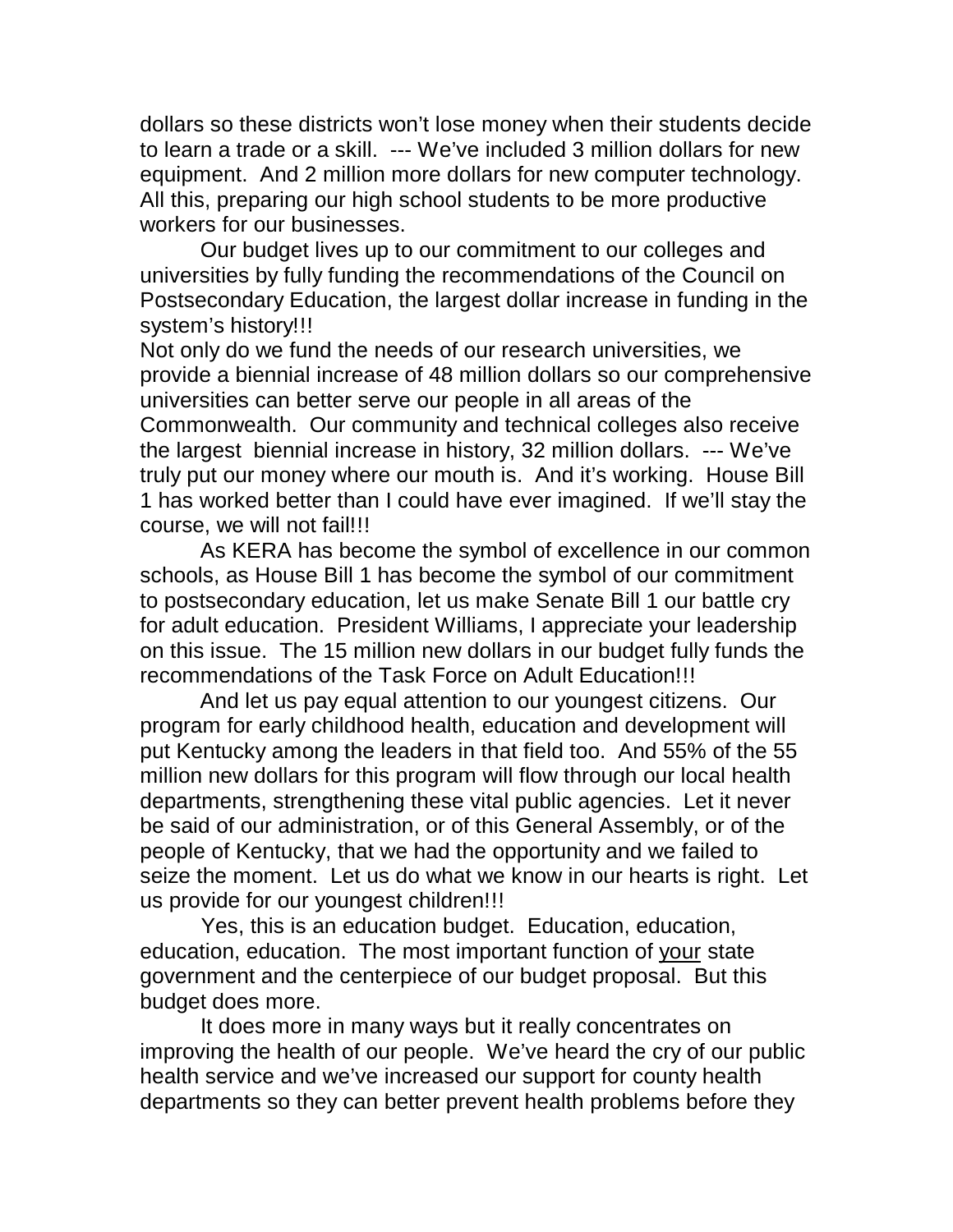occur, especially for our children. Our budget includes 16 million dollars in direct support to local health departments. In addition we propose 37 million dollars in new funding for programs to be administered by the health departments. --- We've given the health departments more responsibility, and the funds to fulfill their obligations!!!

 And we've fulfilled our commitment to help our less fortunate mentally challenged citizens. Our recommendation will provide 65 million more dollars to support our community living programs and reduce the waiting list of people who need these services. We will take care of our special people!!!

We increase funding for Medicaid by an average of over 13 percent and health insurance for public employees by 19 percent over the biennium and we propose relief for citizens who purchase their health insurance in the individual market. The cost of healthcare is the number one concern of many Kentuckians and we've heard their voices. We're doing all we can, all the while realizing that Kentucky, acting alone, cannot solve this problem.

 We intend to conduct an intensive program aimed at our juveniles to prevent substance abuse, but let's not be hypocritical about it. Let's also make it unlawful for children to use tobacco products just as it is for them to buy them. I call on this General Assembly to join me, let's get serious about stopping underage smoking!!!

 And since we're the leader in the incidence of lung cancer, let's take the lead in finding a cure. Our proposal to make Kentucky the leader in research in this field is a major effort to recognize and address the fact that, if every person in Kentucky stopped smoking today, we'd still have to deal with the problems that have been caused during these past 60 years. Let's lead in finding a cure for this most deadly of all forms of cancer!!!

While we dissuade our children from using tobacco products, let's not forget the plight of our tobacco farmers. This is going to be a bad year on the family farm. We can and will help, but we can't solve the problems of a basic farm crop which is disappearing by making direct payments to farmers. We must give them the opportunity to move to a new product; --- not piecemeal, but together. We've already discussed a plan to do that and I'll be elaborating on that plan in the near future.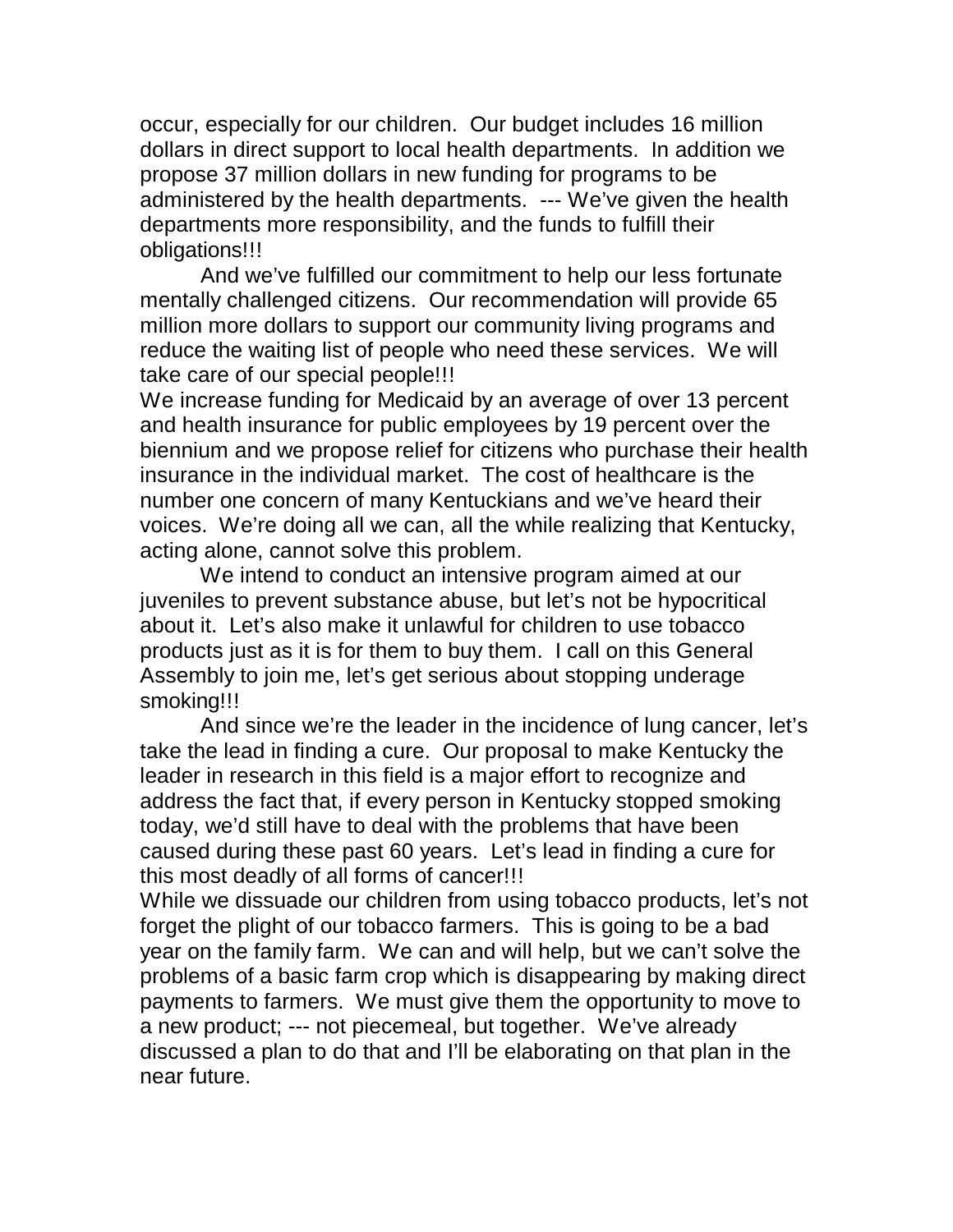As we consider the future of our original industry, agriculture, we must pay equal attention to our future industry, marketing the intellectual ability of our people; building a knowledge-based economy. And we can do it. We are doing it, in Louisville and Lexington and northern Kentucky. And we're doing it in rural Kentucky, too, in western Kentucky; and in eastern Kentucky.

 Marketing the intellectual capital of our people. If that is our future, can we have any doubt about the wisdom of investing in the education of our children? Can we in any way even consider not making that investment? Surely not. Surely Kentucky won't approach a new century on the brink of greatness and once more falter. Not while I have the responsibility of leadership, not on my watch. I trust you will have the same resolve!!!

 We must expand our efforts to build a knowledge-based economy and we, along with Speaker Richards, will be discussing that proposal with you in the very near future. Thank you, Speaker Richards, for your leadership in that area.

 But as we look to the new knowledge-based economy, we can't abandon another industry in trouble, coal. We propose a very modest 5 million dollar commitment this biennium for a cost-sharing program to encourage investment in the mining of thin seam and high sulfur coal, the largest reserves in our state, another proposal we'll be talking more about in the near future.

And we cannot abandon our inner cities. We've already announced our plan to create economic opportunity zones in some of our metropolitan areas, and our budget includes 2 million dollars to invest in our inner cities for economic revival.

Our Renaissance Kentucky program will invest 12 million dollars in downtown revitalization and we'll be providing 24 million dollars to help our counties pay the cost of juvenile detention. --- This is a budget which allows our state government to partner with local governments to improve the lives of our people.

 Improving and protecting the lives of our people, --- the very essence of government. That's why this budget funds 50 more state police officers, the first increase in 20 years. It provides 10 million more dollars for our public defender system, and 11 million more for services to our disadvantaged children, a 37.5 million dollars increase to operate our prisons, and 20 million more dollars each year to bring equity and adequacy to our state employee compensation system.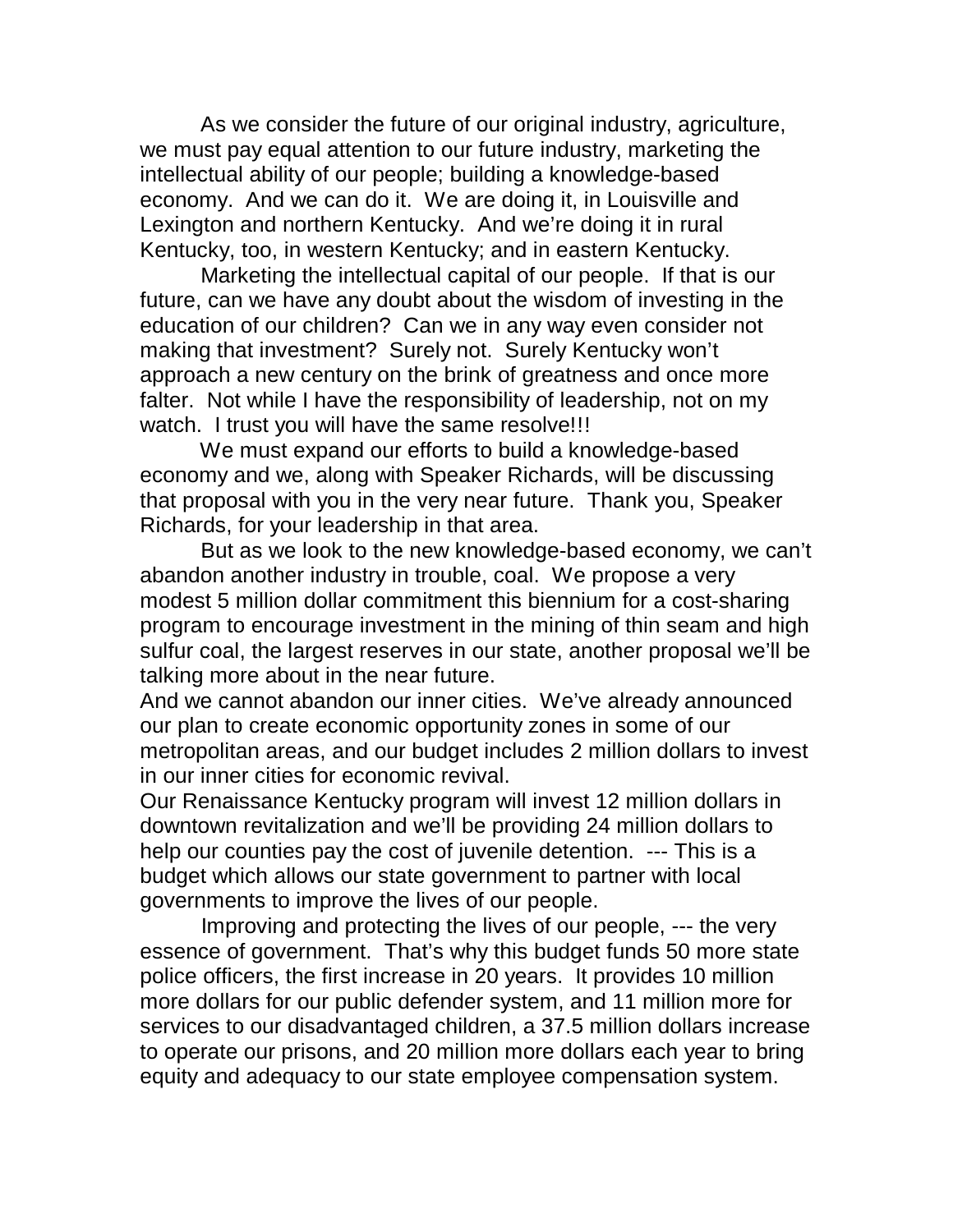Let me pause to thank the employees of my office and of the Office for Policy and Management. It's been almost non-stop for 2 weeks, with dozens of them working all night or sleeping over at the office. We couldn't have produced this proposal without their dedicated work. I thank all of you!!!

 As we invest in the intellectual capital of our people, we must continue to invest in the infrastructure of our communities. We must invest based on what we can afford. --- Two years ago we proposed a new investment policy, a policy of investing a set percent of our annual income in long-term capital. After communicating with bond rating agencies, the percentage we settled on was 6%, and that's about the average of the past 30 years but the most important part of that policy was to select a fixed percent of income to invest in the future, and stick with it as a firm commitment. If we're spending 94% of our current income on today's needs, I think it's entirely prudent, in fact the only responsible thing to do, to invest 6% in the future. Let it not be said of us, that we prospered on the infrastructure built and paid for by those who have come before us, and we failed to do the same for our children and grandchildren. Let us not do that!!! This budget proposes to continue to invest 6 percent of our income in the future, \$935 million in new investment, mostly for the essential services for state government.

163 million dollars for new juvenile justice and corrections facilities 92 million dollars for new schools

227 million dollars for postsecondary education

63 million dollars in renovation and expansion of the State Capitol 210 million dollars for a variety of other critical needs of state government and

200 million dollars in the infrastructure of our communities - all our communities, large and small.

 We've heard the pleas of Louisville, the economic engine that drives our economy, and we're proposing the largest state government investment in Jefferson County for community development in the history of the Commonwealth, over 49 million dollars!!!

It includes the state's final 12.5 million investment in the gateway to Kentucky, the Louisville Waterfront. 7 million for the Home of the Innocents, 3 million for the African-American History Museum, 5 million for the Louisville Medical Center, 4.6 million for Iroquois Park, and a host of other investments in our premier Metropolitan Center.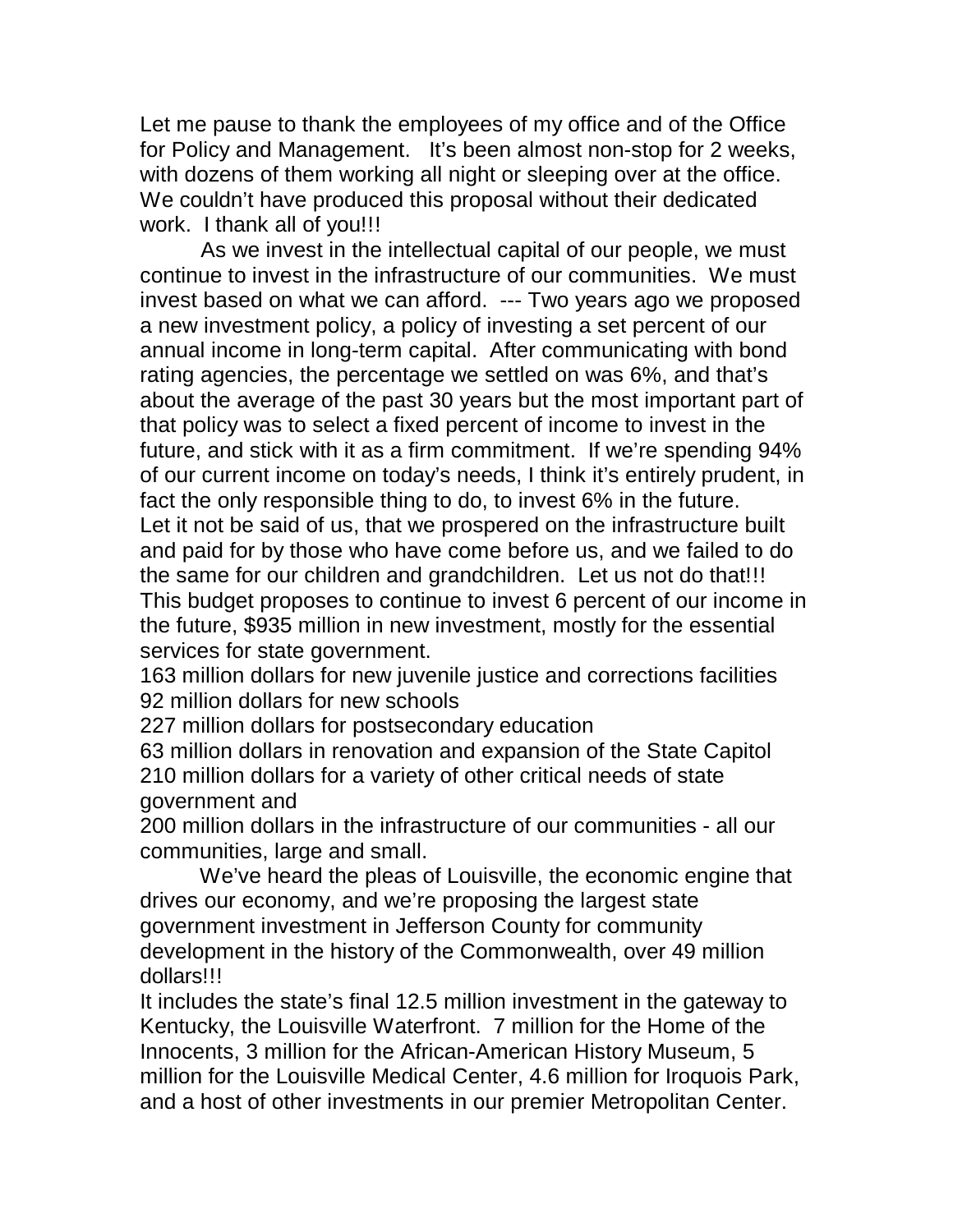And this budget makes some promises too. It sets aside 10 million dollars as a promise to become a partner with the private sector, not just here in Kentucky, but around the world, to promote the legacy of Kentucky's most prominent living citizen, Muhammad Ali. Muhammad and his wife, Lonnie are with us tonight and I'd like them to stand and be recognized.

 I intend to promote the proposed facility on the Waterfront in Louisville, around the world as a learning center, not only for our children, but for children from all across America and around the world; a center where they can realize that if you have a dream, if you work hard, if you have courage, if you have vision, you can become something, somebody, a person of value. --- Hope, inspiration, energy, --- that's what the Muhammad Ali Center will be, and it'll be in Louisville, Kentucky. Our promise is, that when the private sector matches our commitment with 40 million dollars of support, we'll add another 10 million to the first 10 million and build a first-class facility that will make Kentucky a focal point for inspiring young people. That second 10 million dollars will be in the budget that I propose to you in 2002!!!

 I'm asking you to make another commitment to Louisville and our statewide travel and tourism industry, the Kentucky Fair and Exposition Center. It's in Louisville, but it's the Kentucky Fair and Exposition Center, long a leader in large conventions and trade shows, a facility we all take pride in, and a facility we've just recently invested in, but another demonstration of why we here in Kentucky can't stand still. The rest of the nation is moving on. I'm proposing a 4 million dollar appropriation to design and begin preliminary work on a new 40 to 50 million dollar investment to keep that facility worldclass and competitive. It may be that it'll take two more biennia to complete that modernization, just like I'm recommending that we take a phased approach to the very worthwhile plans of the Lexington community to expand and improve their convention facilities, including Rupp Arena!!!

 I just can't squeeze 30 million dollars out of a 210 million dollar statewide community development initiative for this one project. I am recommending that we commit 15 million dollars now, and with the concurrence of the Fayette County delegation, I've committed to including another 15 million dollars in the budget I submit to you in 2002. One of the reasons I can't commit more to this project is that there are other needs in our second largest city, such as the needs of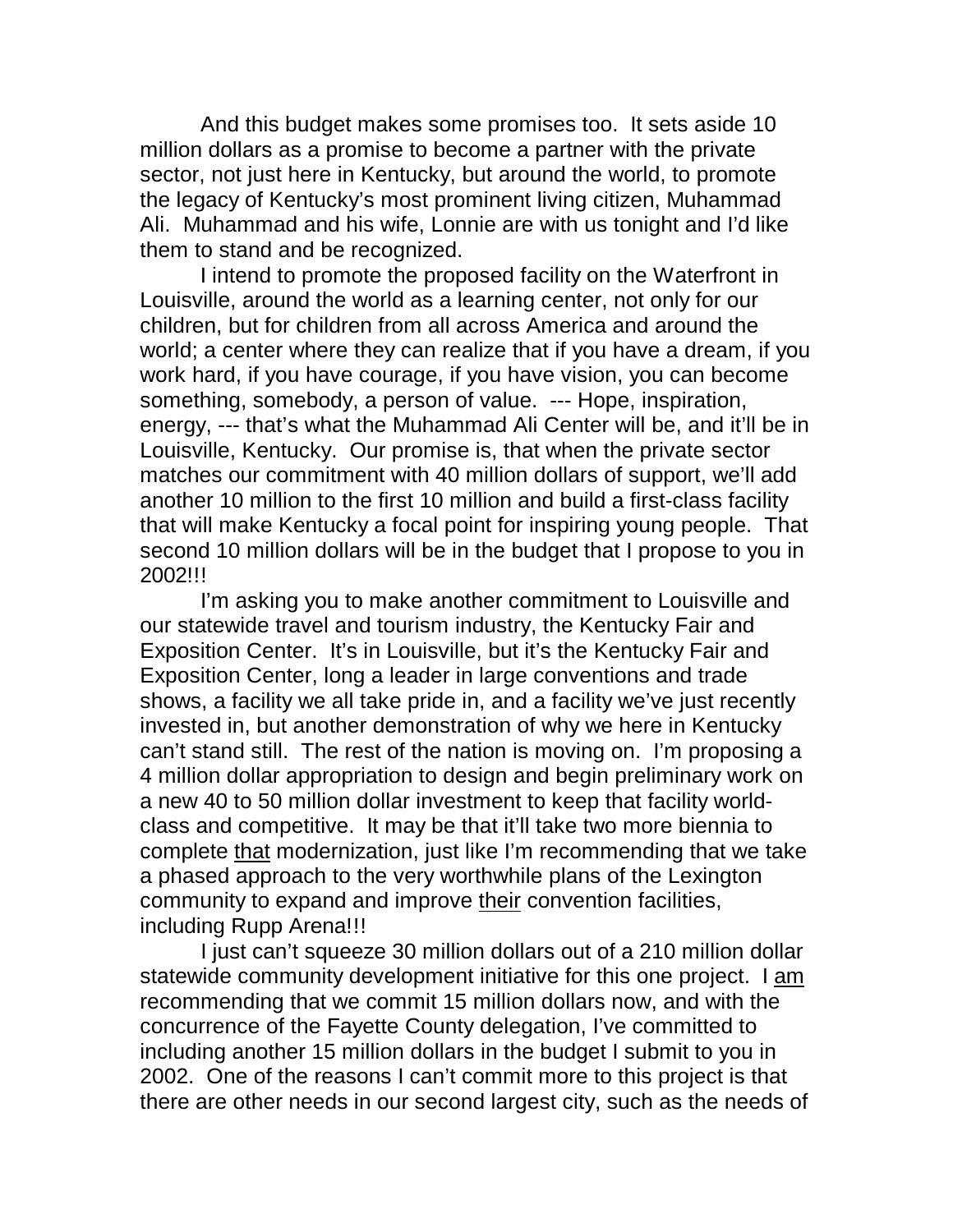the Kentucky Horse Park, a monument to our signature industry. We propose 3.3 million dollars for improvements there. And just as we've proposed a specific project to improve the inner city of Louisville, we propose 1.7 million dollars for the Johnson Community Center in Lexington. We must serve all of our people!!!

 We're continuing to support the growing economy of Northern Kentucky too. A major increase in support of postsecondary education in that area is accompanied by significant investments in other projects in several cities in the three- county region.

 But there's a lot more to Kentucky than the Golden Triangle. From Paducah to Pikeville, we're recommending that we also invest in the rest of Kentucky. We recommend additional funding to complete several projects we participated in two years ago; a performing arts center in Paducah, a convention center in Hopkinsville, the Paramount Theater in Ashland, an exposition center in Pikeville, a rural health center in Hazard, a challenger learning center in Elizabethtown, an industrial park in Radcliff, a community center in Mount Sterling, an artisan center in Berea, a state office building in Winchester, a community center in Versailles, a science center in Prestonsburg, entire community development initiatives in Hindman and Jenkins, the Country Music Hall of Fame in Mount Vernon, the boat dock at Kentucky Dam Village, a technical college in Clinton County, and a host of other continuing commitments.

 And some new projects, too. A new Capitol Arts Center in Bowling Green and help for the Owensboro Fine Arts Museum and the Owensboro Science and History Museum and a new area technical school in Lincoln County and the purchase of an existing building in Henderson; and a host of other state investments in every region of Kentucky, in every county of Kentucky. And let me repeat that, I'm recommending new state investment to improve the infrastructure of every county in Kentucky, from fire stations to playgrounds, from city halls to courthouses, from senior citizen centers to sewers and sidewalks, all things that you, the representatives of the people, have said your people need, and that you want the state's help on.

 And water. Water, water everywhere and lots of water to drink. And to bathe, and to cook, and to wash clothes and water lawns, and fill swimming pools and carry on industry and to give all our people one of the basic necessities of life, a plentiful supply of clean safe, affordable water. I said it three weeks ago and I'll say it again tonight,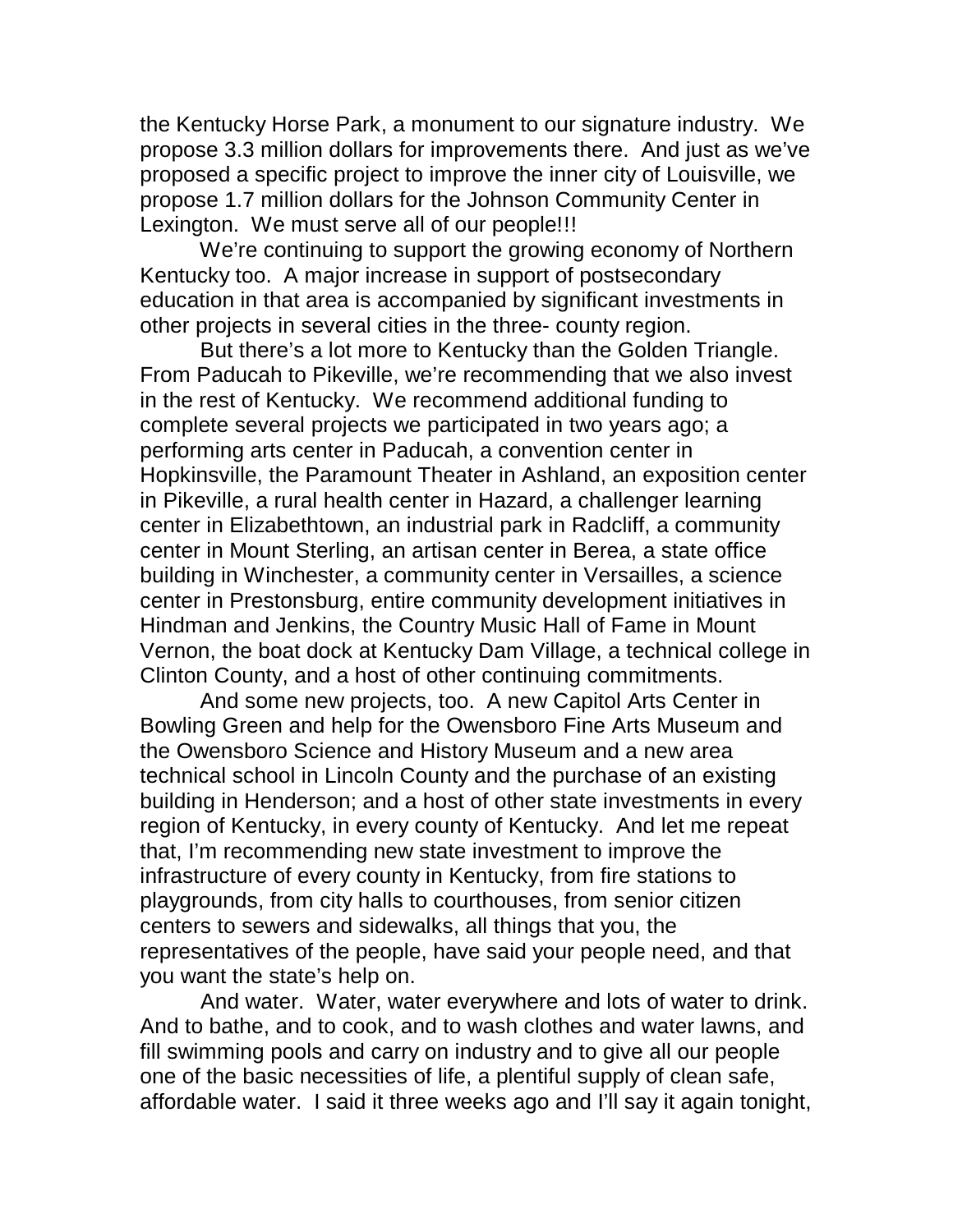water isn't a great big thing unless you don't happen to have any, and then it can be a matter of life or death. --- 10% of our fellow Kentuckians don't have a good supply of water: and we're going to change that!!!

 Over 200 million dollars invested in water and sewer, the largest such commitment ever in the history of Kentucky. A major step on our path to provide water to every Kentuckian in 20 years.

 And roads. Our proposal includes a new program financed by 1 cent of the gasoline tax to help those counties that need the most help with paving their rural roads. The new Roads for the 21<sup>st</sup> Century funds will be distributed, not at the discretion of the Governor, but rather by a very precise formula based on the miles of unpaved roads in a county.

 So Caldwell County, with 86 percent of its county roads unpaved, will get an estimated 627,103 dollars a year to pave their 265 miles of gravel roads. At a cost of \$50,000 a mile, that'll be 12.5 miles a year. In less than 16 years Caldwell County will have 80 percent of their roads paved instead of 86 percent unpaved.

 Let's look at Pulaski County with 1,076 miles of unpaved roads, 76% of their 1,412 mile county road system. As well as Pulaski County's doing, they'll never get the job done. The \$2,451,572 a year that Pulaski County will get under this program will pave 51 miles of gravel roads a year. This program will benefit the 76 counties in Kentucky that need the most help. Grayson County gets \$1,204,000 a year. Perry County \$1,009,000 McCreary County \$848,000 Allen County \$796,000 Breckinridge County \$735,000 Ohio County \$711, 000 Morgan County \$682,000 Adair County \$665,000 Letcher County \$654,000 Jackson County \$642,000 Leslie County \$627,000 Casey County \$619,000 Clay County \$606,000 Magoffin County - \$602,000 Butler County - \$596,000 Monroe County - \$563,000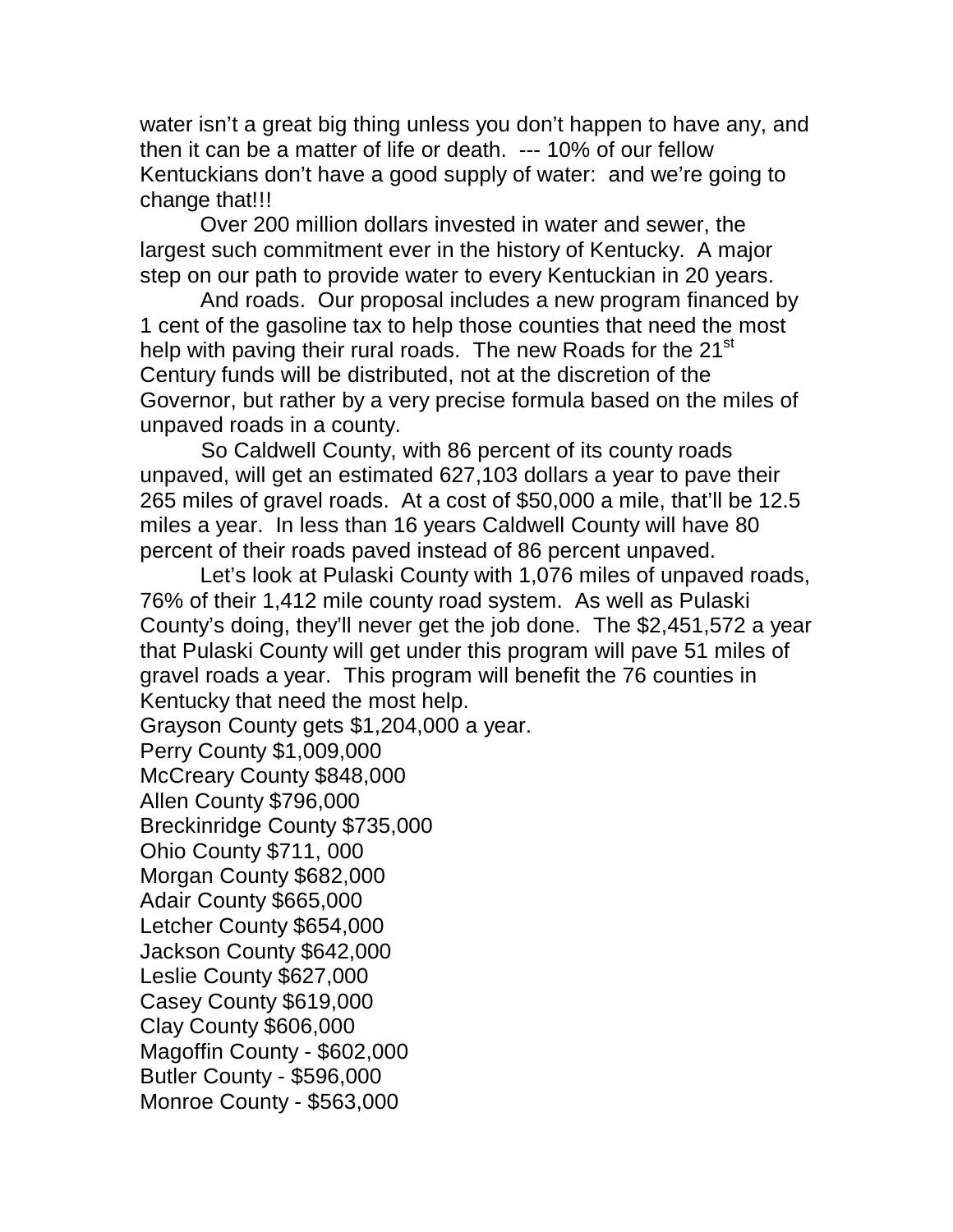Knox County - \$552,000 Greenup County - \$543,000 Carter County - \$525,000 a year, every year. And 55 other counties that need special help. Gravel roads are a relic of the  $19<sup>th</sup>$  century. There's no room for them in the new Kentucky. Let's help all of our people live in the  $21<sup>st</sup>$  century!!!

 To the people of Kentucky watching tonight, I call on you to get involved. Your representatives here in the General Assembly will respond to your wishes, if only you let them know that you want a state government that can meet the needs of our people in the 21<sup>st</sup> century.

We have the  $8<sup>th</sup>$  lowest tax burden in the nation. Do we want to be the  $8^{th}$  worst state?

 There's no way our outmoded tax system can support a modern state government, a good school system, our colleges and universities, the basic services our people need, a quality road system, the necessities of modern life. If our goal is to have the lowest tax rate in the nation, then let's close half our prisons. Let's make people pay all the cost of their college education. Let's not put computers in our classrooms. Let's not improve our roads. Let's slowly sink to the bottom. --- Make no mistake about it. I can write a budget that doesn't require a change in our tax code. It just wouldn't be a budget that would move Kentucky forward.

 It wouldn't be a budget I could support. If you want the kind of Kentucky I want, call your legislator and support our vision for 21<sup>st</sup> century Kentucky!!!

As we look to the future, as we try to move this state forward, we simply cannot afford *not* to fund the initiatives that we've proposed.

 This is a budget for all Kentucky, for every Kentuckian, for the future of every Kentuckian to come.

 Our honored guest tonight, Muhammad Ali, has been a tremendous source of pride for our state.

We're honored by your presence. You're an international hero. You're an American hero, a Kentucky hero!!! God be with you!!! And Kentucky continues to produce heroes… in fact, last year was a remarkable year for young Kentuckians achieving national and international recognition.

Heather Renee French from Maysville was named Miss America. Michael Lanham, a 19-year old from Gravel Switch and a student at Centre College was named a Rhodes Scholar.